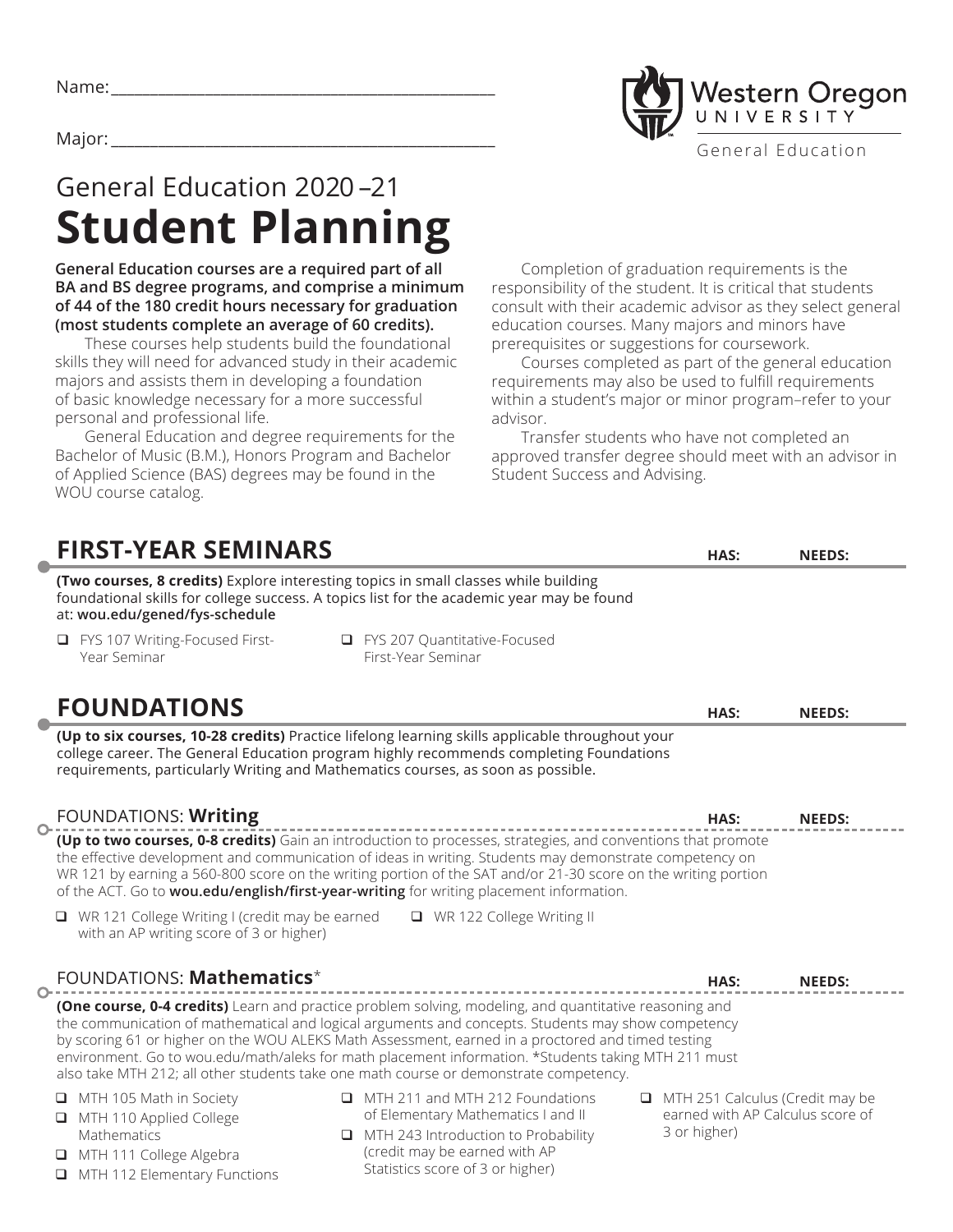## FOUNDATIONS: **Communication and Language**

**(One course, 3-4 credits)** Create, deliver, analyze and receive meaningful messages.

A 100 Art Topics

 $\overline{O}$ 

- A 115 Beginning Design: Two Dimensional
- **■** A 120 Foundations of Digital Art and Design
- **■** ASL 101, 102 or 103 American Sign Language I, II, or III
- **■** ASL 201, 202 or 203 American Sign Language IV, V, or VI
- **□** COM 100 Effective Communication
- Q COM 111 Principles of Public Speaking
- □ COM 112 Interpersonal Communications
- **□** COM 211 Introduction to Mass Communication
- $\Box$  COM 212 Advertising and Society
- □ COM 236 Contemporary Issues in Media
- D 260 Dance Improvisation
- **Q** FR 101, 102, or 103 First Year French I, II, or III
- **Q** FR 201, 202, or 203 Second Year French I, II, or III
- **□** FR 301 Intermediate French Composition and Phonetics I
- **Q GL 101, 102 First Year German I or II**
- GL 201, 202, or 203 Second Year German I, II, or III
- GL 301 Third Year German
- **□** LING 101 Language: Misconceptions vs. Reality
- **□** LING 102 Language and Power
- **□** LING 103 English in a Global Context
- **Q** SPAN 101, 102, or 103 First Year Spanish I, II, or III
- **Q** SPAN 201, 202, 203 Second Year Spanish I, II, or III
- q SPAN 301, or 302 Third Year Spanish I or II
- q SPAN 311 or 312 Spanish for Bilingual Teachers I or II
- □ SPAN 317 or 318 Intermediate Spanish for Bilingual/Heritage Speakers I or II

| FOUNDATIONS: Critical Thinking                                                                                                                                                            |                                                                                                                                                                                                               |   | HAS:                                                                                                                            | <b>NEEDS:</b> |
|-------------------------------------------------------------------------------------------------------------------------------------------------------------------------------------------|---------------------------------------------------------------------------------------------------------------------------------------------------------------------------------------------------------------|---|---------------------------------------------------------------------------------------------------------------------------------|---------------|
| and ideas from diverse sources and disciplines.                                                                                                                                           | (One course, 3-4 credits) Effectively analyze, evaluate, synthesize and apply information                                                                                                                     |   |                                                                                                                                 |               |
| □ CS 122 Introduction to Computer<br>Science<br>□ CS 160 Survey of Computer Science<br>EC 200 Introduction to Economic<br>□<br>Perspectives<br>$\Box$ ES 105 Discoveries in Earth Science | □ LING 209 Introduction to Language<br>Study<br>$\Box$ LING 214 Linguistics and Education<br>$\Box$ LING 310 Introduction to Linguistics<br>$\Box$ IIT 110 Critical Themes in Literature                      | □ | PHL 100 Critical Thinking: Informal<br>Logic<br>PHL 103 Introduction to Logic<br>SOC 224 Introduction to Sociology:<br>Research |               |
| FOUNDATIONS: Health Promotion<br>across the lifespan.                                                                                                                                     | (One course, 3-4 credits) Apply strategies for maintaining and improving health                                                                                                                               |   | HAS:                                                                                                                            | <b>NEEDS:</b> |
| GERO 200 The Aging Self:<br>$\Box$<br>Your Pathway to Adulthood                                                                                                                           | $\Box$ HE 257 Health Promotion                                                                                                                                                                                |   | PE 131 Individual Health and Fitness +<br>any PE 1xx activity course                                                            |               |
| <b>EXPLORING KNOWLEDGE</b>                                                                                                                                                                |                                                                                                                                                                                                               |   | HAS:                                                                                                                            | <b>NEEDS:</b> |
| see which of the Exploring Knowledge courses can also count in your major.                                                                                                                | (Six courses, 20-26 credits) Discover new content and ideas through exploration of a wide variety of<br>scholarly topics. Begin your major while also gaining knowledge beyond it. Check with your advisor to |   |                                                                                                                                 |               |
|                                                                                                                                                                                           | <b>EXPLORING KNOWLEDGE: Literary and Aesthetic Perspectives</b>                                                                                                                                               |   | HAS:                                                                                                                            | <b>NEEDS:</b> |

**(Two courses, 6-8 credits)** Study and participate in creative work to foster a deeper comprehension of human culture and the ways in which it affects who we are, both as communities and as individuals.

- A 116 Beginning Design: Threedimensional
- A 130 Beginning Drawing

 $\Omega$ 

- q A 204 Art History: Prehistoric through Late Antiquity
- A 205 Art History: Middle Ages through Renaissance
- A 206 Art History: Baroque through Contemporary
- **□** D 101 Exploring Ballet Technique and Performance
- $\Box$  D 102 Exploring Jazz Technique and Performance
- D 103 Exploring Contemporary Dance Technique and Performance
- D 104 Exploring Tap Technique and Performance
- D 255 Introduction to Dance
- **□** ED 230 Children's Literature in Diverse Classrooms
- $\Box$  ED 235 Literature for the Young Child

**HAS: NEEDS:**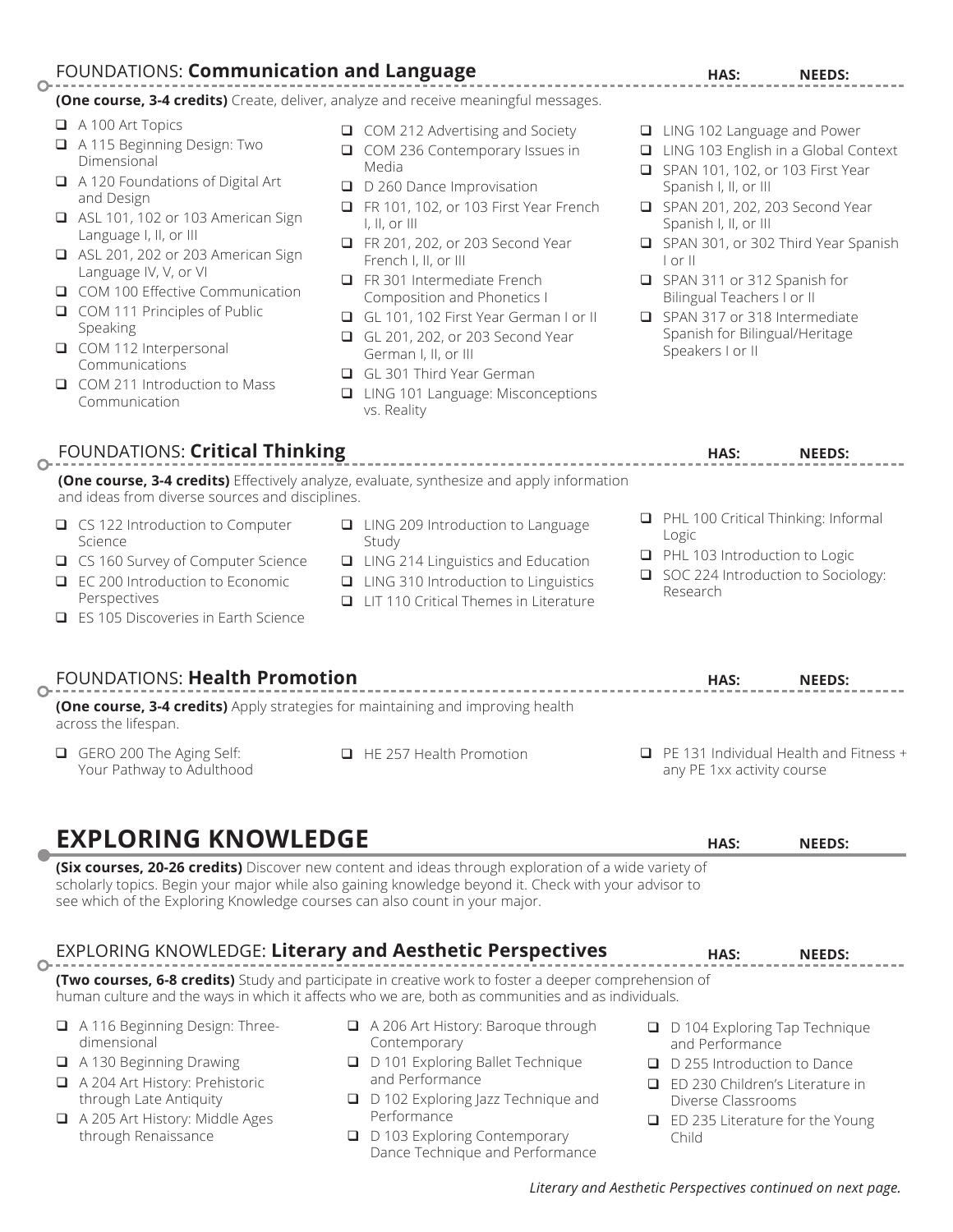- **□** ED 240 Young Adult Literature in Diverse Classrooms
- **Q** FR 110 Introduction to French Literature in Translation
- GEOG 207 Geography and Film
- GL 110 Introduction to German Literature in Translation
- $\Box$  LIT 101 Topics in Literature
- **Q** LIT 102 Literary Genres
- **□** LIT 201 or 202 Western Literature I or II
- **Q** MUEN (Note: MUEN courses can be taken in multiple terms for 3 credits for a single course in Literary and Aesthetic Perspectives)
	- o MUEN 101 Concert Choir
	- o MUEN 102 Chamber Singers
	- o MUEN 103 University Band
	- o MUEN 111 Western Oregon Symphony
	- o MUEN 112 Wind Ensemble
	- o MUEN 113 Early Music Ensemble
	- o MUEN 120 Chamber Ensemble
- o MUEN 121 Brass Chamber Ensemble
- o MUEN 141 Percussion Ensemble
- o MUEN 143 Guitar Ensemble
- o MUEN 151 Opera Scenes: Vocal
- o MUEN 152 Opera Scenes: Instrumental
- o MUEN 161 Western Oregon Voices
- o MUEN 162 Western Hemisphere Orchestra
- o MUEN 162 Orquestra Brasil
- o MUEN 170 Combo
- o MUEN 171 Jazz Repertoire Combo
- o MUEN 172 Hemisphere Combo
- o MUEN 201 WOU Drum Line
- o MUEN 202 WOU Pep Band
- MUS 101 Pop Music in America
- **Q** MUS 102 Rock Music: A Social History
- **Q** MUS 103 Jazz History
- **Q** MUS 104 Music in Film
- **Q** MUS 105 Magic of Mozart
- **Q** MUS 107 Introduction to Music and it's Literature
- **Q** MUS 111 Musicianship
- □ MUS 181 Voice Class I
- q PHL 282 Philosophy of Art
- **□** SPAN 110 Introduction to Hispanic Literature in Translation
- $\Box$  SPAN 210 Topics in Hispanic Film
- □ SPAN 240 Greater Mexico: Culture and Arts
- **□** TA 110 Introduction to Theatre Arts
- **□** TA 112 Introduction to Film
- **□** TA 251 Elements of Acting
- □ TA 252 Technical Theatre: Makeup
- q TA 260 Basic Movement and Voice Development
- **□** TA 343 Costume Design
- **■** WR 260 Creative Writing Fiction
- **■** WR 301 Integrating Writing and Design

#### EXPLORING KNOWLEDGE: Scientific Perspectives **Exploring State Section** Needs:  $\circ$

**(Two courses, 6-8 credits)** Engage in systematic study of the natural world, and gain knowledge about the nature of science, the attitudes of science, and the skills needed for scientific inquiry.

- q ANTH 322 Forensic Anthropology (cross-listed as CJ 322)
- BI 101 General Biology: The Diversity of Life
- BI 102 General Biology: The Foundations of Life
- q BI 134 and BI 135 Introductory Human Anatomy and Physiology I and II
- q BI 211, 212, 213 Principles of Biology I, II, or III
- q CH 103 Allied Health Chemistry
- **□** CH 104 Chemistry and the Environment
- CH 105 Consumer Chemistry
- **Q** CH 106 Scientific Advances in Medicine
- q CH 221, 222, or 223 General Chemistry I, II, or III
- □ CJ 322 Forensic Anthropology (cross-listed as ANTH 322)
- $\Box$  ES 104 Exploring the Physical Earth
- $\Box$  ES 106 Exploring the Oceans and Atmosphere
- q ES 201, 202, or 203 Principles of Geology I, II, or III
- GEOG 105 Nature and Society
- GEOG 240 Map and Air Photo Interpretation
- **D** PH 201, 202, and 203 General Physics I, II, or III

#### EXPLORING KNOWLEDGE: **Social, Historical and Civic Perspectives HAS: NEEDS:**  $\overline{O}$

**(Two courses, 6-8 credits)** Explore different approaches to the study of society and politics, including the contemporary and historical constitution of social and political ideas, relationships, structures and institutions.

- **□** ANTH 213 Language and Culture
- q ANTH 214 Physical Anthropology
- ANTH 215 Archaeology
- q ANTH 216 Cultural Anthropology
- **■** ASL 205 Introduction to ASL Studies
- **q** CJ 213 Introduction to Criminal Justice
- **q** CJ 219 Ethics and Leadership in Criminal Justice
- **□** CJ 220 Introduction to Homeland Security
- $\Box$  CS 312 Social History of Computing
- $\Box$  D 252 Dance in the Latin Diaspora
- D 253 Dances that Changed the World
- D 254 Dance, Gender and Society
- **□** EC 201 Introduction to Microeconomics
- **□** EC 202 Introduction to Macroeconomics
- **□** ED 200 Foundations of Education
- **□** ED 220 Introduction to Early Childhood Education
- $\Box$  ED 231 Typical and Atypical Development
- $\Box$  ED 250 Inclusive Practices in Early Childhood Settings (birth-4th grade)
- GEOG 106 Sustainable World
- GEOG 107 People, Space and Place
- GERO 320 Introduction to Aging
- □ HST 104 World History: The Ancient and Classical World
- □ HST 105 World History: Expanding Societies
- **□** HST 106 World History: The Modern World
- 
- 
-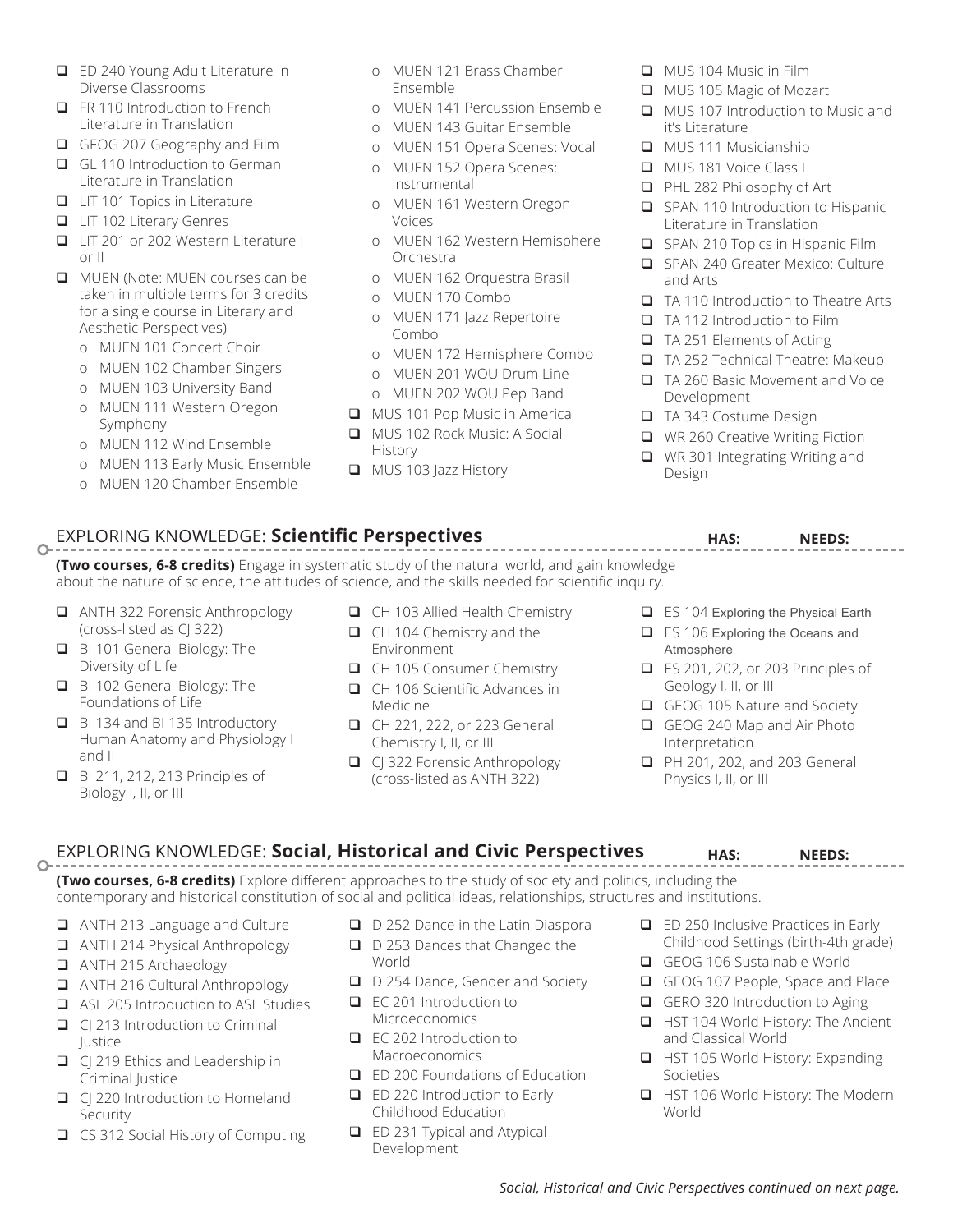- **Q** HST 201 History of the United States: Native American Cultures to Early 19th Century
- HST 202 History of the United States: Reform and Progress
- HST 203 History of the United States: First World War to the Present
- **Q** LIT 103 Literature and Society
- **□** PHL 101 Introduction to Philosophy: Knowledge and Reality
- **q** PHL 102 Introduction to Philosophy: Personal Morality and Social Justice
- **Q** PHL 251 Ethics
- □ PHL 283 Philosophy of Religion
- □ PS 193 Introduction to Model United Nations
- **Q** PS 201 American National Government
- **Q** PS 202 State and Local Government
- **q** PS 203 International Relations
- □ PS 204 Governments of the World
- □ PSY 201 or PSY 202 General Psychology I or II
- **□** R 201 Introduction to the World's Religions: Eastern
- R 202 Introduction to World Religions
- R 204 Introduction to the World's Religions: Western
- SOC 223 Introduction to Sociology: Theory
- SOC 225 Social Problems
- □ SPAN 245 Translanguaging: Spanglish as a Speech Community in US
- **■** WR 300 Technical and Workplace Writing

**HAS: NEEDS:**

## **INTEGRATING KNOWLEDGE**

**(Two course, 6-8 credits)** Use high impact practices and make connections between different areas of interest for deeper comprehension. Prepare for a dynamic, complex and interconnected world. These classes integrate knowledge you explored in other courses, and may have prerequisites, so check with your advisor to plan for Integrating Knowledge courses that interest you.

### INTEGRATING KNOWLEDGE:  $\overline{O}$

## **Citizenship, Social Responsibility and Global Awareness**

**(One course, 3-4 credits)** Examine the intersection of citizenship with other forms of identity, explore the moral and life obligations inherent to being human, and the degree to which we have an obligation to benefit the whole of society and the world

- q ANTH 370 Women Hold Up Half the Sky
- q ANTH 372 Social Constructions of Race (cross-listed as CJ 372)
- **Q** ANTH 376 Cultures of South Asia
- ANTH 380 Africa
- q ANTH 386 Anthropology of Muslim Societies
- q ANTH 392 Applied Anthropology
- ANTH 396 Environmental Anthropology
- BA 362 Business Ethics
- □ CJ 267 Research and Writing About Social Justice Issues
- □ COM 325 Intercultural Communication
- COM 416 Communication and Politics
- **□** CJ 372 (Social Constructions of Race (cross-listed as ANTH 372)
- D 170 World Dance: Salsa
- D 171 World Dance: Hula
- D 172 World Dance: African
- D 177 Urban and Street Dance Forms
- D 251 Dance and World Culture
- □ D 252 Dance in the Latin Diaspora
- **□** ED 420 Global Perspectives in Early Childhood Education
- **□** ED 481 Introduction to ESOL and Bilingual Education
- GEOG 327 Popular Culture in Global Perspective
- GEOG 330 Geography and Social Justice
- GEOG 380 Environmental Conservation
- GEOG 410 Global Issues
- GERO 200 The Aging Self: Your Pathway Through Adulthood
- GERO 340 Intersectionality: Inequalities and Vulnerabilities in Older Adulthood
- GERO 420 Global Aging
- **Q** HST 404 or 405 Gender Issues in History I or II
- **Q** HST 412 Yugoslavia: From Experiment to Collapse
- q HST 414 British History to 1300
- HST 423 Germany 1914-1945
- **Q** HST 426 Modern France: 19th Century
- HST 436 History of Modern Paris
- **□** HST 437 World War II in Film
- **Q** HST 442 America and the Middle East
- **Q** HST 444 Colonial North Africa
- **Q** HST 447 The Early Middle Ages
- **□** HST 448 The High Middle Ages
- **□** HST 449 The Late Middle Ages
- **□** HST 459 Medieval Saints and Sinners: The History of the Medieval Church
- **□** HST 495 Arab World in Translation
- **□** LIT 380 The Bible as Literature
- **□** LIT 381 African Literature
- □ PS 335 Civic Literacy and Engagement
- **□** PS 414 Political Parties, Pressure Groups and Elections
- **□** PS 433 Health Care Politics and Policy
- □ PS 442 Peacebuilding and Public Policy
- □ PS 443 Great Peacemakers
- **□** PS 478 Political Fiction and Film
- □ PS 492 Political Ideologies
- **□** PSY 310 Building Resilience in Children
- **□** WR 304 Grant and Proposal Writing
- **■** WR 412 Writing Center Internship

**HAS: NEEDS:**